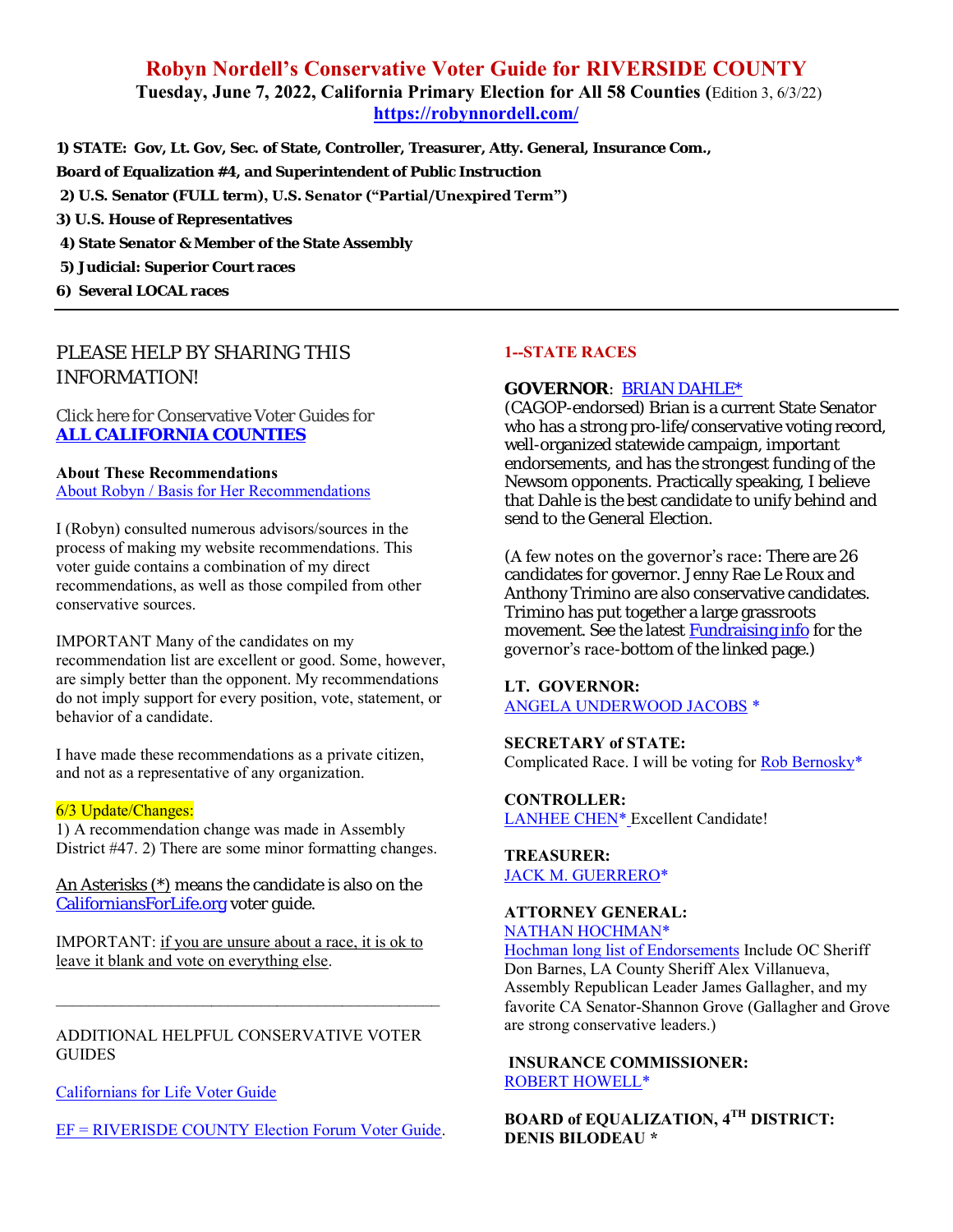# **Robyn Nordell's Conservative Voter Guide for RIVERSIDE COUNTY June 7, 2022, CA Primary Election (**Edition 3; 6/3/22) **<https://robynnordell.com/>**

There are 4 conservatives in the race. Denis is conservative and has a financial advantage over the others, is strategically and actively campaigning, and has the endorsement of conservative Ted Gaines, the only Republican on the CA Board of Equalization. (Erik Peterson is also a good choice.)

# **SUPERINTENDENT of PUBLIC INSTRUCTION**

(This is a statewide race) [LANCE CHRISTENSEN\\*](https://lancechristensen.com/endorsements) (CAGOP-endorsed. Lance was the Chief of Staff to former conservative Senator John Moorlach. Moorlach recommends Lance.)

# **2) U.S. SENATE RACES**

**U.S. SENATOR, FULL Term** (Regular 6-year term; ends on 1/3/29) [CORDIE WILLIAMS](https://www.cordie4senate.com/endorsements/) \* Endorsements [/ On the ISSUES](https://www.cordie4senate.com/issues/) Cordie's endorsements include State Senator Shannon Grove, the CA. Republican Assembly (CRA), and several pastors, including Pastor Rob McCoy

MARK MUSER\* would be my second choice for the fullterm Senate race. FYI-Meuser is running for both the full term seat and the partial/unexpired seat.)

### **U.S. SENATOR, Partial/Unexpired Term** MARK MEUSER\*

This is the seat which was originally held by Vice President Kamala Harris. It is temporarily being held by Alex Padilla. You are voting for the candidate that you want to complete the remainder of this term, which ends on 1/3/23.

# **3) U.S. HOUSE OF REPRESENTATIVES**

#### **"EF" = Election Forum Voter Guide**

**House of Rep District 25**: Robyn has no recommendation in this race. Just a note: EF endorsed BRIAN E HAWKINS.\*

**House of Rep District 35**: Robyn has no recommendation in this race. Just a note: EF endorsed MIKE CARGILE.

**House of Rep District 39**: AJA SMITH\*

**House of Rep District 40**: [YOUNG KIM\\*](https://youngkimforcongress.com/endorsements/)

**House of Rep District 41**: KEN CALVERT\*

**House of Rep District 48:** DARRELL ISSA\*

# **4) STATE SENATORS & STATE ASSEMBLY**

### **STATE SENATORS**

**Senate District 18:** [ALEJANDRO](https://votersedge.org/en/ca/ballot/election/2022-06-07/california-state-senate-district-18/alejandro-galicia) GALICIA\*

**Senate District 32:** KELLY [SEYARTO\\*](https://seyartoforsenate.com/)

# **STATE ASSEMBLY**

**Assembly District 36:** IAN [WEEKS\\*](https://ianweeksforassembly.com/)

**Assembly District 47:** 6/3/22 CHANGE: No recommendation in this race.

**Assembly District 58:** LETICIA [CASTILLO\\*](https://www.leticiacastilloforassembly.com/)

**Assembly District 60:** Robyn has no recommendation in this race. Note: HECTOR DIAZ-NAVA\* is endorsed by Election Forum, CAGOP.

### **Assembly District: 63:** [BILL ESSAYLI\\*](https://essayliforassembly.com/endorsements)

**Assembly District 71:** On 5/31/22 – Recommendation change. If I lived in the district, I would vote for KATE SANCHEZ.\*

There are only two candidates in this race. Both are Republican. I initially listed both of their names here as being good conservative choices. However, after doing more research, I have come to the conclusion that Kate Sanchez is more conservative than her opponent, Matt Rahn. My friend, Craig Huey of **Election Forum**, came to the same conclusion, and has also endorsed Kate over Matt.

Read [ABOUT KATE\\*](https://www.sanchezforassembly.com/) and her endorsements, which include Senator Melissa Melendez and the CA Republican Assembly (CRA).

#### **5) JUDICIAL: SUPERIOR COURT JUDGES**

#### **RIVERSIDE COUNTY**

Note: These Riverside County JUDGE & LOCAL recommendations come from Craig Huey of Election Forum (EF)